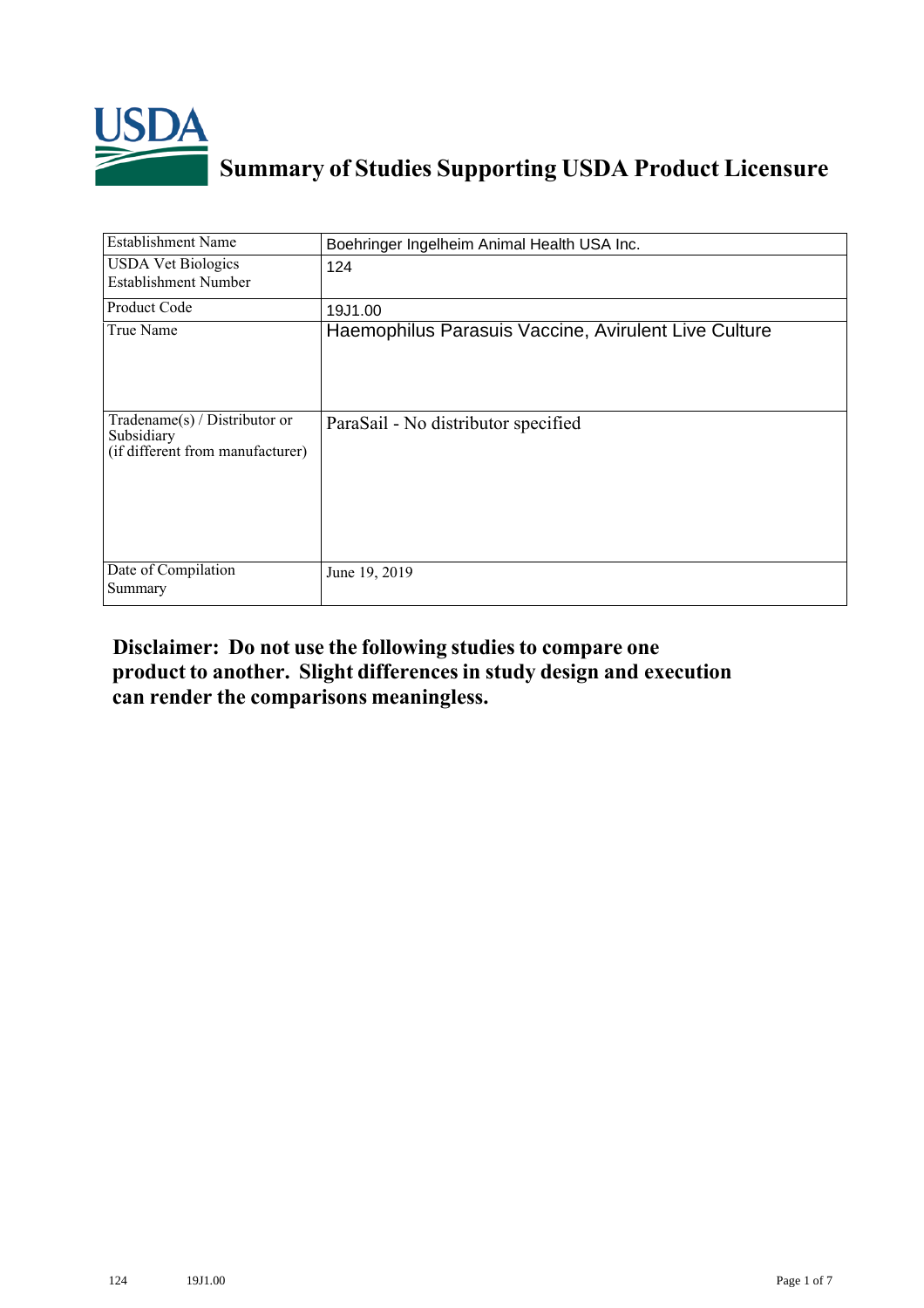| <b>Study Type</b>                           | Efficacy                                                                                                                                                                              |                               |                             |  |  |  |  |
|---------------------------------------------|---------------------------------------------------------------------------------------------------------------------------------------------------------------------------------------|-------------------------------|-----------------------------|--|--|--|--|
| <b>Pertaining to</b>                        | Haemophilus Parasuis Vaccine, Avirulent Live Culture                                                                                                                                  |                               |                             |  |  |  |  |
| <b>Study Purpose</b>                        | Demonstration of efficacy                                                                                                                                                             |                               |                             |  |  |  |  |
| <b>Product Administration</b>               | Single intramuscular administration of vaccine                                                                                                                                        |                               |                             |  |  |  |  |
| <b>Study Animals</b>                        | 69 pigs, 3 weeks of age, divided into 24 vaccinates and 20<br>controls.                                                                                                               |                               |                             |  |  |  |  |
| <b>Challenge Description</b>                | Challenged with virulent H. parasuis, on day 20 after vaccination                                                                                                                     |                               |                             |  |  |  |  |
| <b>Interval observed after</b><br>challenge | Pigs were observed daily for up to 4 days after challenge for<br>clinical signs of Glasser's Disease. Tissues were examined day 4<br>post challenge for lesions of Glasser's Disease. |                               |                             |  |  |  |  |
| <b>Results</b>                              | Summary of Results Following Challenge:                                                                                                                                               |                               |                             |  |  |  |  |
|                                             | <b>Observation</b>                                                                                                                                                                    | <b>Vaccinates</b><br>$(N=24)$ | <b>Controls</b><br>$(N=20)$ |  |  |  |  |
|                                             | Dead*                                                                                                                                                                                 | 5                             | 15                          |  |  |  |  |
|                                             | Pleuritis                                                                                                                                                                             | 6                             | 10                          |  |  |  |  |
|                                             | Pericarditis                                                                                                                                                                          | 3                             | 5                           |  |  |  |  |
|                                             | Peritonitis                                                                                                                                                                           | $\overline{8}$                | 8                           |  |  |  |  |
|                                             | Arthritis                                                                                                                                                                             |                               | 6                           |  |  |  |  |
|                                             | (swollen joints)                                                                                                                                                                      |                               |                             |  |  |  |  |
|                                             | Any lesion                                                                                                                                                                            | 8                             | 15                          |  |  |  |  |
|                                             | indicative of                                                                                                                                                                         |                               |                             |  |  |  |  |
|                                             | Glasser's<br>*Found dead or humanely euthanized prior to                                                                                                                              |                               |                             |  |  |  |  |
|                                             | the completion of the observation time                                                                                                                                                |                               |                             |  |  |  |  |
|                                             |                                                                                                                                                                                       |                               |                             |  |  |  |  |
|                                             |                                                                                                                                                                                       |                               |                             |  |  |  |  |
|                                             |                                                                                                                                                                                       |                               |                             |  |  |  |  |
|                                             |                                                                                                                                                                                       |                               |                             |  |  |  |  |
|                                             |                                                                                                                                                                                       |                               |                             |  |  |  |  |
|                                             |                                                                                                                                                                                       |                               |                             |  |  |  |  |
|                                             |                                                                                                                                                                                       |                               |                             |  |  |  |  |
|                                             | Raw Data provided on the following pages                                                                                                                                              |                               |                             |  |  |  |  |
|                                             |                                                                                                                                                                                       |                               |                             |  |  |  |  |
| <b>USDA Approval Date</b>                   | February 8, 2008                                                                                                                                                                      |                               |                             |  |  |  |  |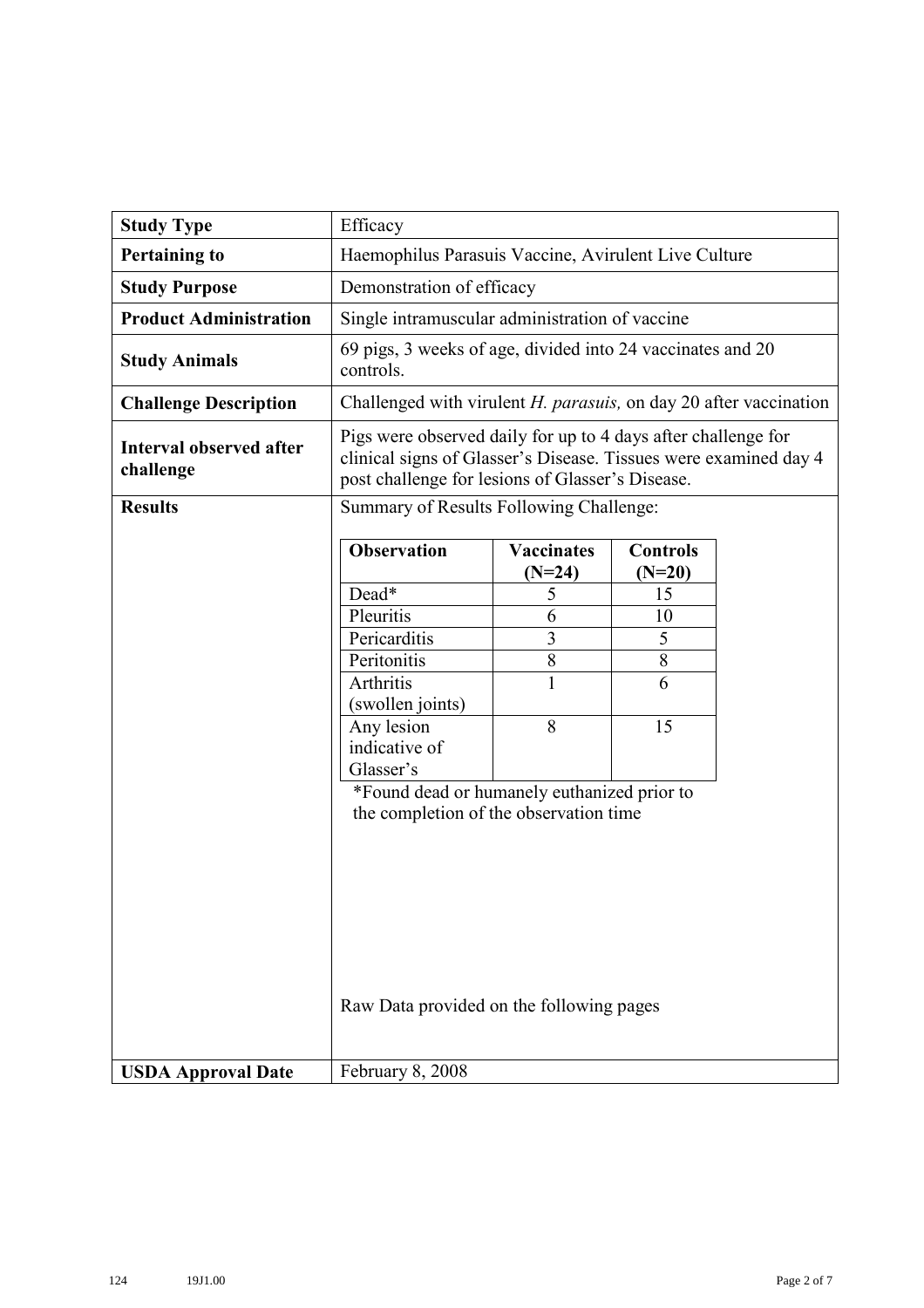| $\overline{P}$ ig# | Dead* | <b>Pleuritis</b> | <b>Pericarditis</b> | <b>Peritonitis</b> | <b>Arthritis</b> |
|--------------------|-------|------------------|---------------------|--------------------|------------------|
| 857                | No    | No               | No                  | N <sub>o</sub>     | N <sub>o</sub>   |
| 847                | No    | Yes              | Yes                 | Yes                | N <sub>o</sub>   |
| 5983               | Yes   | Yes              | No                  | Yes                | No               |
| 810                | No    | Yes              | Yes                 | Yes                | N <sub>o</sub>   |
| 852                | Yes   | Yes              | N <sub>o</sub>      | Yes                | No               |
| 838                | Yes   | N <sub>o</sub>   | N <sub>o</sub>      | Yes                | N <sub>o</sub>   |
| 801                | No    | Yes              | Yes                 | Yes                | N <sub>o</sub>   |
| 5924               | No    | N <sub>o</sub>   | N <sub>o</sub>      | No                 | N <sub>o</sub>   |
| 844                | No    | No               | N <sub>o</sub>      | N <sub>o</sub>     | No               |
| 854                | No    | No               | No                  | No                 | N <sub>o</sub>   |
| 860                | No    | No               | N <sub>o</sub>      | No                 | N <sub>o</sub>   |
| 832                | No    | N <sub>o</sub>   | No                  | No                 | N <sub>o</sub>   |
| 813                | No    | No               | N <sub>o</sub>      | No                 | N <sub>o</sub>   |
| 803                | No    | N <sub>o</sub>   | No                  | No                 | N <sub>o</sub>   |
| 826                | No    | No               | N <sub>o</sub>      | N <sub>o</sub>     | No               |
| 814                | No    | No               | N <sub>o</sub>      | N <sub>o</sub>     | N <sub>o</sub>   |
| 850                | No    | No               | N <sub>o</sub>      | No                 | No               |
| 829                | No    | N <sub>o</sub>   | N <sub>o</sub>      | No                 | N <sub>o</sub>   |
| 806                | No    | No               | N <sub>o</sub>      | No                 | No               |
| 817                | No    | No               | No                  | No                 | No               |
| 835                | No    | No               | No                  | No                 | No               |
| 841                | No    | No               | No                  | No                 | No               |
| 823                | Yes   | N <sub>o</sub>   | No                  | Yes                | No               |
| 851                | Yes   | Yes              | No                  | Yes                | Yes              |

\*Found dead or humanely euthanized prior to the conclusion of the study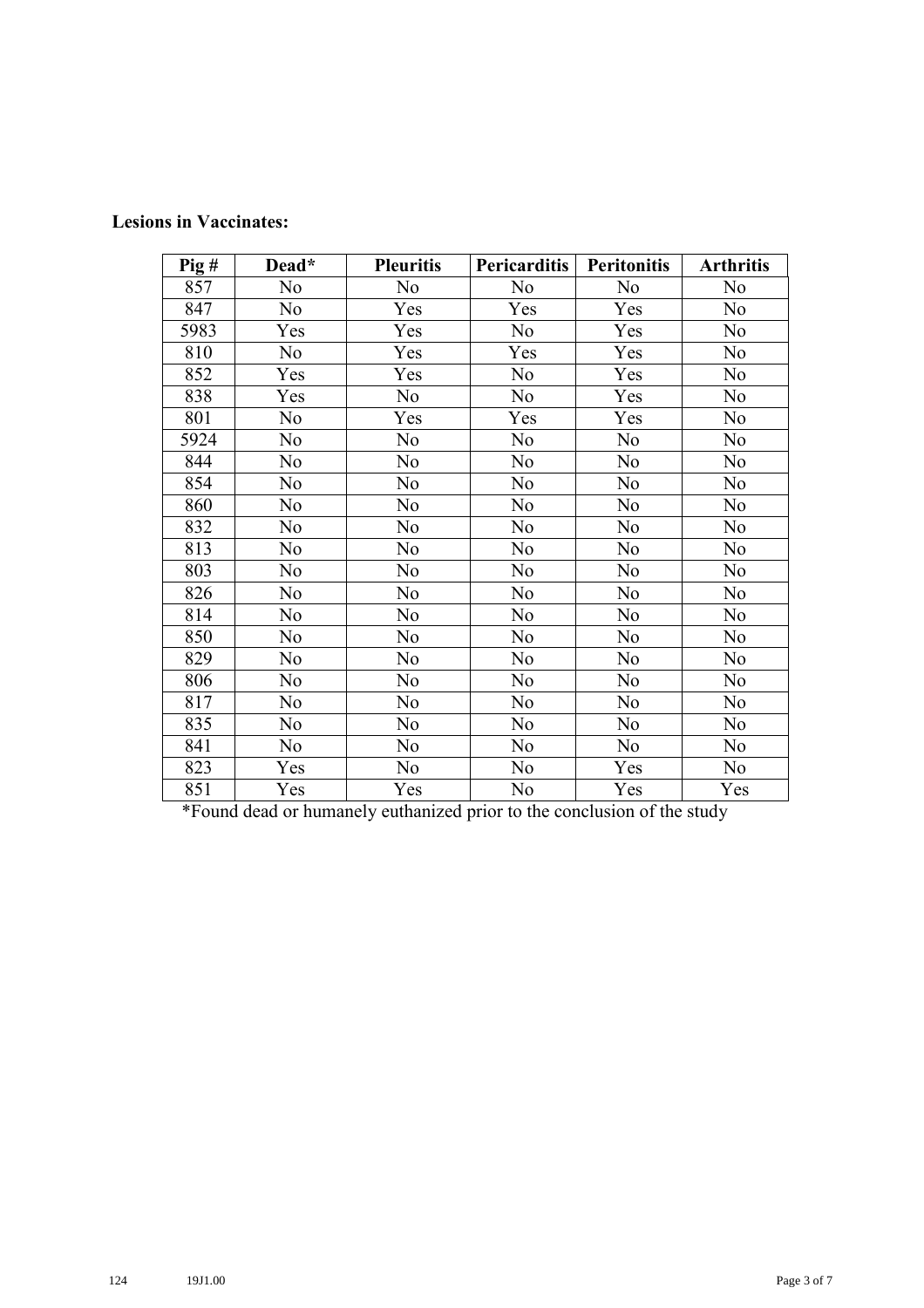## **Lesions in Controls:**

| $\overline{P}$ ig# | <b>Dead</b> | <b>Pleuritis</b> | <b>Pericarditis</b> | <b>Peritonitis</b> | <b>Arthritis</b> |
|--------------------|-------------|------------------|---------------------|--------------------|------------------|
| 845                | Yes         | Yes              | Yes                 | Yes                | No               |
| 839                | Yes         | Yes              | Yes                 | Yes                | No               |
| 855                | Yes         | Yes              | No                  | Yes                | No               |
| 804                | Yes         | Yes              | Yes                 | Yes                | Yes              |
| 827                | No          | No               | No                  | No                 | No               |
| 848                | Yes         | Yes              | Yes                 | Yes                | No               |
| 811                | Yes         | Yes              | Yes                 | No                 | No               |
| 833                | Yes         | No               | No                  | No                 | Yes              |
| 836                | No          | N <sub>o</sub>   | No                  | N <sub>o</sub>     | No               |
| 5925               | No          | No               | No                  | No                 | No               |
| 5922               | No          | No               | No                  | No                 | No               |
| 815                | No          | No               | No                  | No                 | No               |
| 5950               | Yes         | No               | No                  | No                 | Yes              |
| 818                | Yes         | Yes              | No                  | No                 | Yes              |
| 821                | Yes         | Yes              | No                  | Yes                | No               |
| 824                | Yes         | Yes              | No                  | No                 | Yes              |
| 807                | yes         | Yes              | No                  | Yes                | No               |
| 5985               | Yes         | No               | No                  | Yes                | No               |
| 842                | Yes         | No               | No                  | Yes                | No               |
| 830                | yes         | No               | No                  | No                 | No               |

\*Found dead or humanely euthanized prior to the conclusion of the study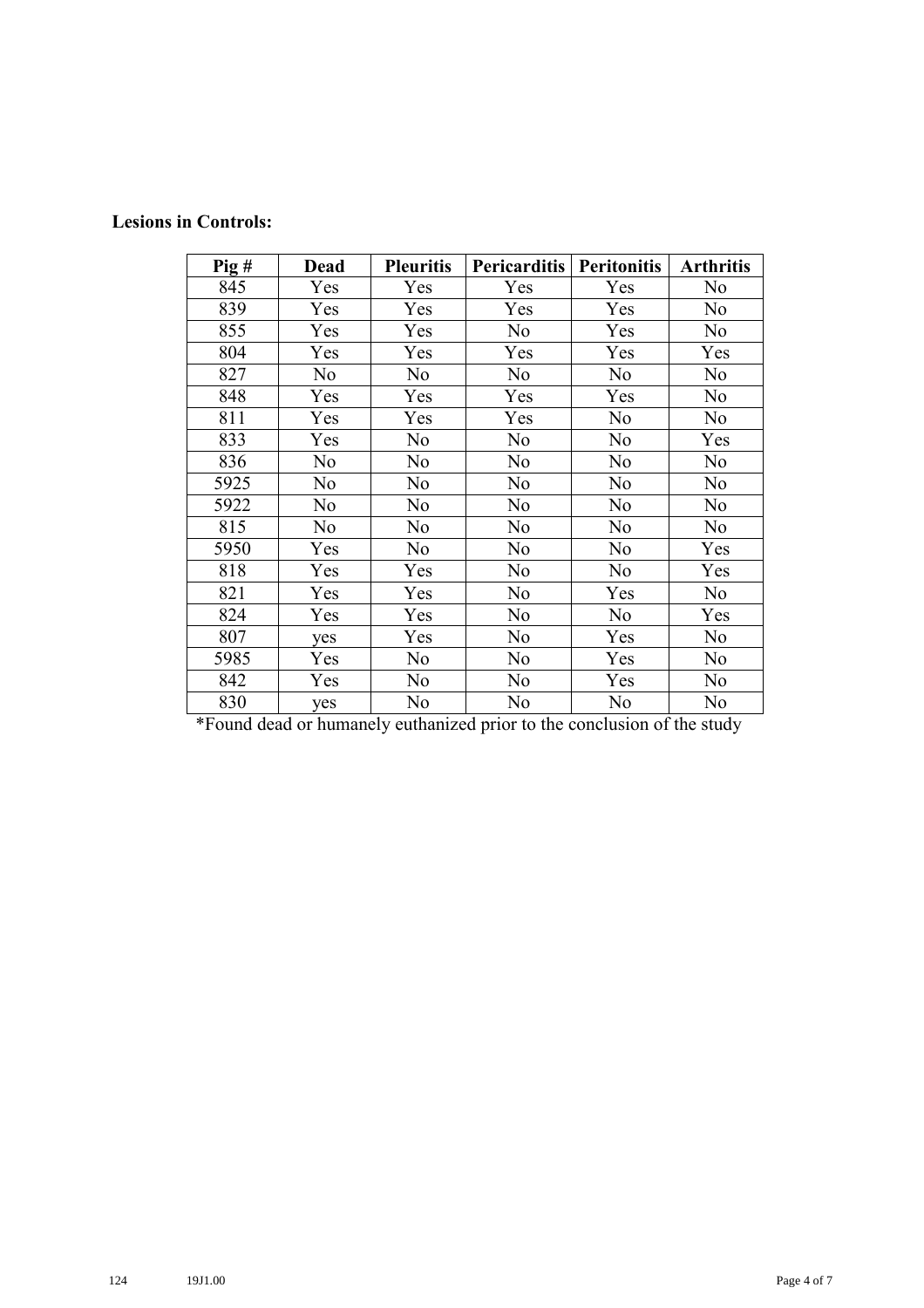| Pig ID | Day 0 | Day1      | Day 2                          | Day 3     | Day 4              |
|--------|-------|-----------|--------------------------------|-----------|--------------------|
| 801    | OK    | OK        | OK                             | <b>OK</b> | OK                 |
| 803    | OK    | OK        | OK                             | OK        | OK                 |
| 806    | OK    | OK        | OK                             | OK        | OK                 |
| 810    | OK    | OK        | OK                             | OK        | OK                 |
| 813    | OK    | OK        | OK                             | <b>OK</b> | OK                 |
| 814    | OK    | OK        | OK                             | OK        | OK                 |
| 817    | OK    | OK        | OK                             | OK        | OK                 |
| 823    | OK    | OK        | Lethargy                       | Dead      | NA                 |
| 826    | OK    | <b>OK</b> | OK                             | OK        | OK                 |
| 829    | OK    | OK        | OK                             | OK        | OK                 |
| 832    | OK    | OK        | OK                             | <b>OK</b> | <b>OK</b>          |
| 835    | OK    | OK        | OK                             | OK        | <b>OK</b>          |
| 838    | OK    | OK        | Lame (hind)                    | OK        | RH Lame<br>(Euth.) |
| 841    | OK    | OK        | OK                             | OK        | OK                 |
| 844    | OK    | OK        | OK                             | OK        | OK                 |
| 847    | OK    | OK        | OK                             | OK        | OK                 |
| 850    | OK    | OK        | OK                             | OK        | <b>OK</b>          |
| 851    | OK    | OK        | Laterally<br>recumbent (Euth.) | <b>NA</b> | NA                 |
| 852    | OK    | OK        | OK                             | OK        | Gaunt (Euth.)      |
| 854    | OK    | OK        | OK                             | OK        | <b>OK</b>          |
| 857    | OK    | OK        | OK                             | OK        | OK                 |
| 860    | OK    | OK        | OK                             | OK        | OK                 |
| 5924   | OK    | OK        | OK                             | OK        | OK                 |
| 5983   | OK    | <b>OK</b> | OK                             | OK        | Dead               |

**Daily Observation of Vaccinates Following Challenge**

**OK = No abnormal clinical signs observed**

- **R = Right**
- $L = Left$
- $F = Force$
- **H = Hind**

**(Euth.) = Humanely Euthanized**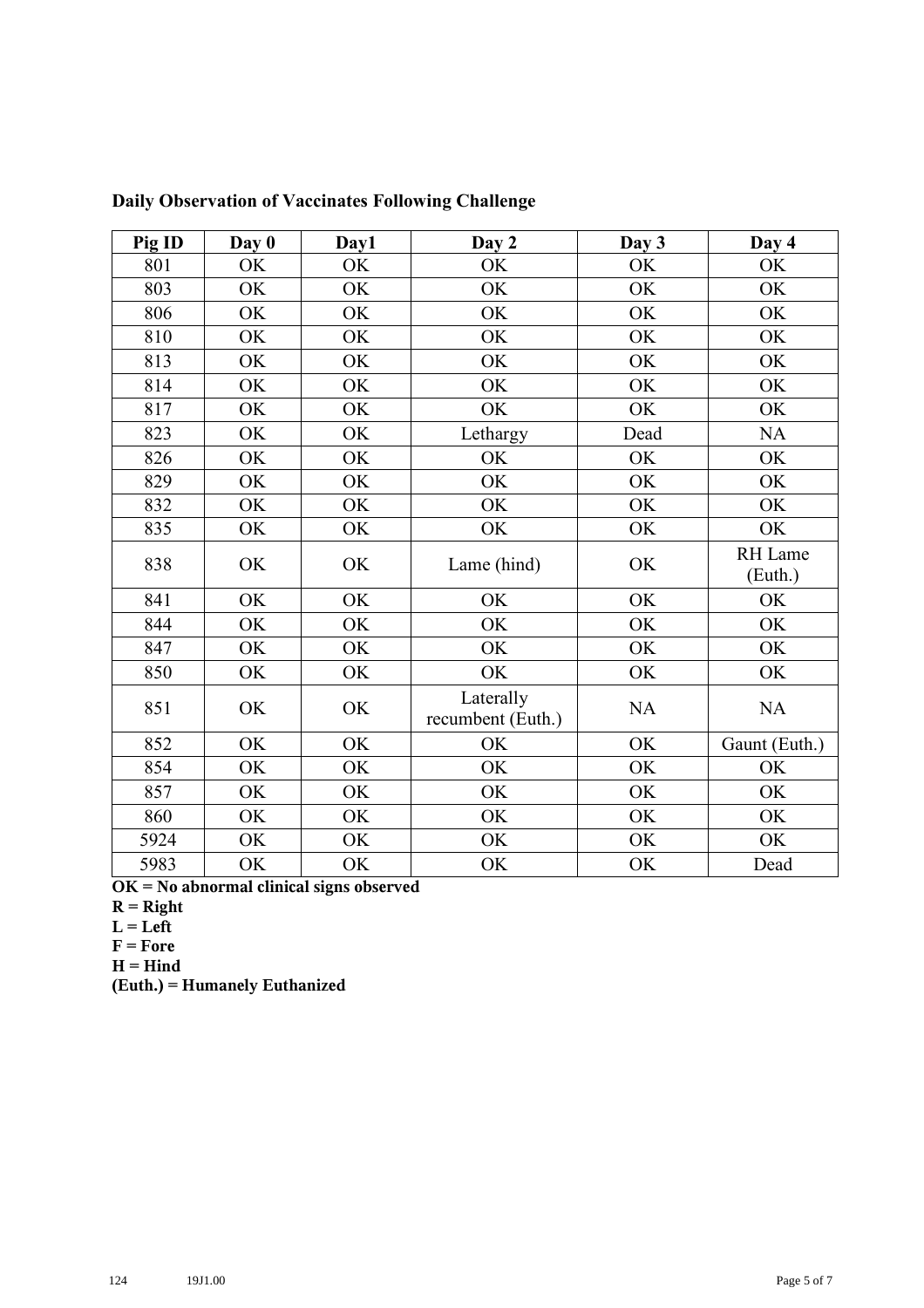| Pig ID | Day 0 | Day1 | Day 2                               | Day 3             | Day 4                            |
|--------|-------|------|-------------------------------------|-------------------|----------------------------------|
| 804    | OK    | OK   | Increased Resp.                     | RH & LH Lame      | Increased Resp.<br>Gaunt (Euth.) |
| 807    | OK    | OK   | Dead                                | Na                | <b>NA</b>                        |
| 811    | OK    | OK   | RF Lame                             | <b>RH</b> Lame    | Recumbent (Euth.)                |
| 815    | OK    | OK   | OK                                  | OK                | OK                               |
| 818    | OK    | OK   | RF Lame                             | LH Lame (Euth.)   | <b>NA</b>                        |
| 821    | OK    | OK   | Increased Resp.<br>Lethargy (Euth.) | <b>NA</b>         | <b>NA</b>                        |
| 824    | OK    | OK   | Recumbent (Euth.)                   | <b>NA</b>         | <b>NA</b>                        |
| 827    | OK    | OK   | OK                                  | OK                | OK                               |
| 830    | OK    | OK   | Recumbent (Euth.)                   | <b>NA</b>         |                                  |
| 833    | OK    | OK   | OK                                  | LH Lame           | LH/RH Lame<br>(Euth.)            |
| 836    | OK    | OK   | OK                                  | OK                | OK                               |
| 839    | OK    | OK   | OK                                  | LF Lame           |                                  |
| 842    | OK    | OK   | Recumbent (Euth.)                   | <b>NA</b>         | <b>NA</b>                        |
| 845    | OK    | OK   | OK                                  | LF Lame           | Dead                             |
| 848    | OK    | OK   | Gaunt                               | RH Lame Gaunt     | Dead                             |
| 855    | OK    | OK   | OK                                  | LH Lame           | RH Lame (Euth.)                  |
| 5922   | OK    | OK   | OK                                  | OK                | OK                               |
| 5925   | OK    | OK   | OK                                  | OK                | OK                               |
| 5950   | OK    | OK   | OK                                  | Recumbent (Euth.) | <b>NA</b>                        |
| 5985   | OK    | OK   | Dead                                | <b>NA</b>         | <b>NA</b>                        |

**Daily Observation of Controls Following Challenge**

**OK = No abnormal clinical signs observed**

- **R = Right**
- $L = Left$

**F = Fore**

**H = Hind**

**(Euth.) = Humanely Euthanized**